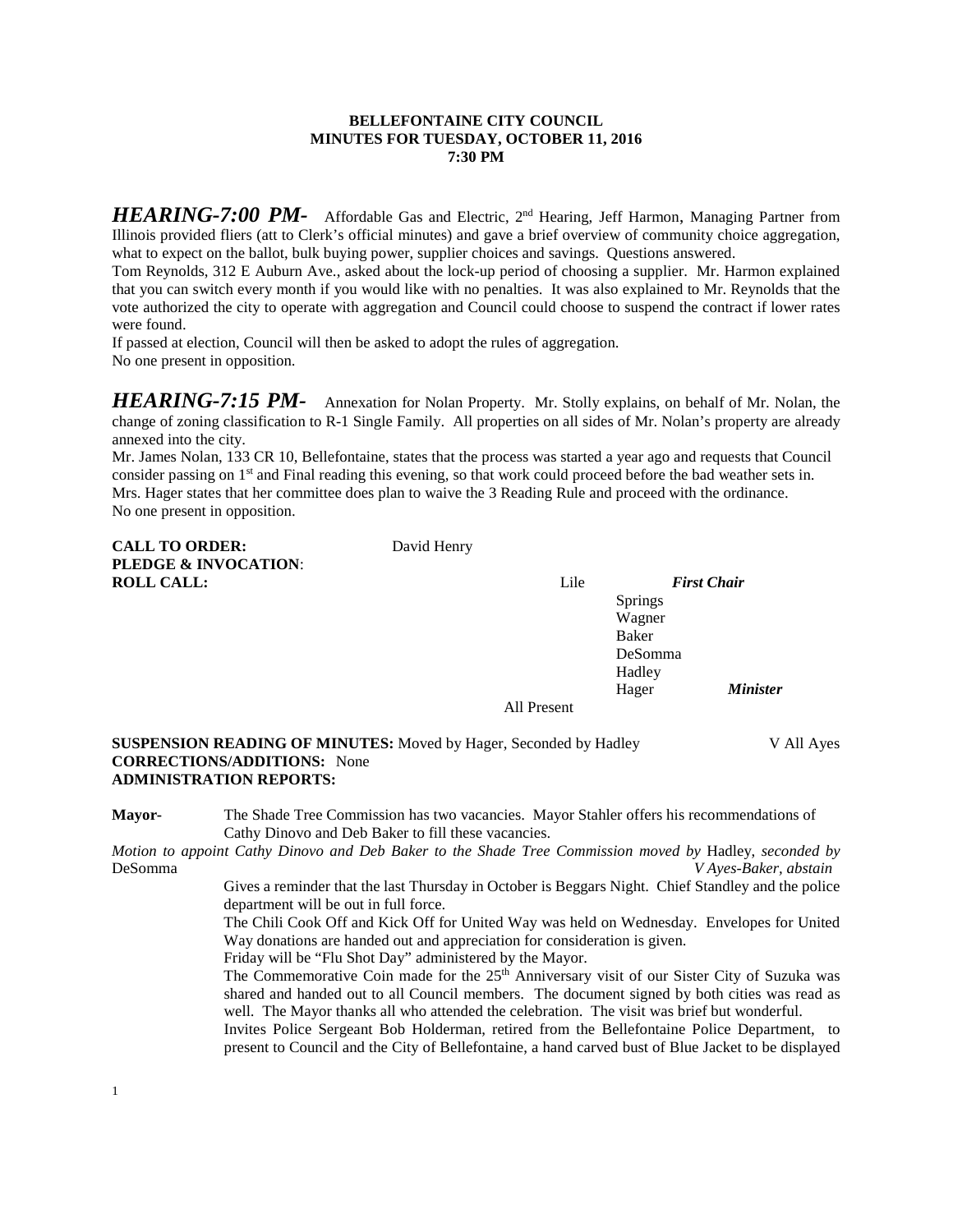|                       | in the police department. Sgt. Holderman also shared another hand carved Blue Jacket bust to be       |
|-----------------------|-------------------------------------------------------------------------------------------------------|
|                       | presented to the Courts. The bases of these statues are carved from an original timber from the court |
|                       | house tower.                                                                                          |
|                       | The Mayor expresses his gratitude and reads /presents a resolution to Sgt. Holderman for these        |
|                       | hand carved Blue Jacket busts.                                                                        |
| $S/SD -$              | Excited to share the ADD life saving device that will now be in the lobby of the City Building. The   |
|                       | project was supported by a \$5000.00 donation from the Mary Rutan Foundation and a generous           |
|                       | \$5000.00 donation from Mick Reed of Mobile Instruments. Asks that everyone make time to take         |
|                       | a CPR Course. Our Fire Department will provide this training for free.                                |
|                       | Discussion of the water main break on Lake Ave. including a meeting tomorrow with the Director        |
|                       | of the Health Board, the federal regulated and EPA "boil advisory" due to the loss of pressure from   |
|                       | the break and the tireless efforts to restore water to the community. Will continue to work towards   |
|                       | improvements.                                                                                         |
| Law-                  | Recommends that Mrs. Hager waive the 48 Hour Notification Suspension Rule for the                     |
|                       | Nolan Annexation and zoning request and ask for $1st$ and final reading this evening.                 |
| <b>Auditor</b> -      | Tomorrow voting will start and Mr. Reser encourages all to vote yes for the Road and Bridge Levy.     |
| <b>Police Chief -</b> | No report                                                                                             |
| Fire Chief –          | Absent                                                                                                |
| <b>Engineer-</b>      | Absent                                                                                                |
| Parks & Rec-          | Gives an update on the revitalization of the shelter house in Mary Rutan Park including replacement   |
|                       | of the roof and the installation of a playground.                                                     |
|                       | The Ring of Lights in Blue Jacket Park will be held on October 22 <sup>nd</sup> .                     |
|                       | There are now two (2) ADD in the parks as well. One will be in the Southview concession stand         |
| and                   | one will be shared between the swimming pool and Blue Jacket concession stand.                        |
| <b>Tax Dept-</b>      | Starting tomorrow, the auditors from RITA will be working on tax delinquencies.                       |
| <b>Utility Dept-</b>  | No report                                                                                             |
| <b>Economic Dev-</b>  | No report                                                                                             |
| DP&L-                 | No report                                                                                             |

### **REPORTS OF STANDING COMMITTEES:**

| <b>Rules</b> -     | Explained ordinances on the agenda.                                                                                  |
|--------------------|----------------------------------------------------------------------------------------------------------------------|
| <b>Finance -</b>   | Explained ordinance on the agenda.                                                                                   |
| <b>Utilities -</b> | Explained ordinance on the agenda. The Utility Committee has met seven (7) times since March                         |
|                    | to discuss generating revenue to update city infrastructure. Thanks the committee members, Utility                   |
|                    | Department and Mr. Stolly for all of their time and input in this matter.                                            |
| Safety -           | No report                                                                                                            |
| Streets -          | No report                                                                                                            |
|                    | <b>Sidewalks, Curbs &amp; Parks</b> – Handed out meeting minutes to Council and Administration. (copy att to Clerk's |
|                    | official minutes) On October 15 <sup>th</sup> there will be family camping at Myeerah Nature Reserve. Call           |
|                    | the Park Office for reservations.                                                                                    |
| Audit -            | No report                                                                                                            |

**COMMUNICATIONS FROM CITIZENS:** Tom Reynolds, 312 E. Auburn Ave, Bellefontaine, asking Council not to vote for Ordinance 16-56 for first reading concerning utility, water and sewer rate increase based on his opinion that the 100 year old infrastructure needs studied, replaced and remapped. In his opinion, the city infrastructure should be planned out and then rate increase implemented based on the repair, replace and remap costs. He also handed out and explained a pamphlet concerning destructive water hammer conditions (att to Clerk's official minutes)

# **INTRODUCTION OF ORDINANCES:**

# **1. ORDINANCES FOR 1ST READING**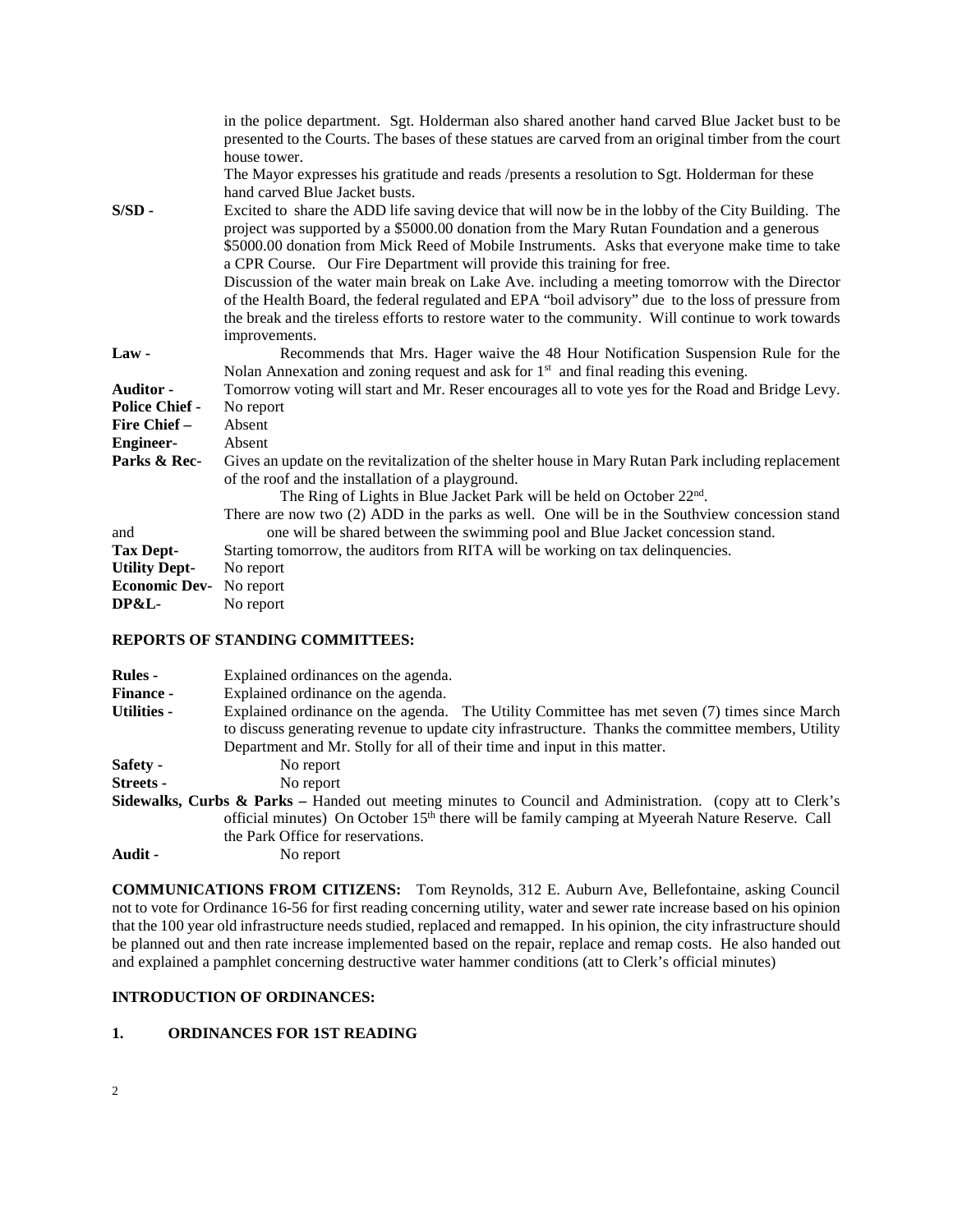16-56 A. AN ORDINANCE AMENDING CERTAIN PROVISIONS OF THE CODIFIED ORDINANCES OF THE CITY OF BELLEFONTAINE, OHIO REGARDING THE UTILITY, WATER AND SEWER RATES. **UTILITIES**

| $3RR -$    | Moved by Wagner, seconded by Springs | V All Ayes |
|------------|--------------------------------------|------------|
| Passage -  |                                      |            |
| Adoption – |                                      |            |

*Motion to waive the 48 Hour Notification Suspension Rule moved by* Hager, *seconded by* Hadley *V All Ayes* 16-57 B. AN ORDINANCE ACCEPTING APPLICATION FOR ANNEXATION OF CERTAIN TERRITORY/REAL ESTATE TO THE CITY OF BELLEFONTAINE OHIO, OWNED BY JAMES NOLAN, LOCATED ON COUNTY ROAD 10 ADJACENT TO THE CITY OF BELLEFONTAINE, OHIO, ESTABLISHING ZONING CLASSIFICATION THEREFORE, AMENDING THE ZONING MAP AND DECLARING AN EMERGENCY IN THE CITY OF BELLEFONTAINE, OHIO. (NOLAN ANNEXATION) **RULES**

| 3RR -      | Moved by Hager, seconded by Hadley | V All Ayes |
|------------|------------------------------------|------------|
| Passage -  | Moved by Hager, seconded by Hadley | V All Ayes |
| Adoption - | Moved by Hager, seconded by Hadley | V All Aves |

### **2. ORDINANCES FOR 2ND READING**

16-53 A. AN AMENDMENT TO ORDINANCE NO. 89-87 PROVIDING THE AMOUNT OF FIDELITY BONDS COVERING CERTAIN ELECTED OFFICIALS AND EMPLOYEES OF THE CITY AND DECLARING AN EMERGENCY IN THE CITY OF BELLEFONTAINE, OHIO. **RULES**

| 3RR -      | Moved by Hager, seconded by Hadley | V All Ayes |
|------------|------------------------------------|------------|
| Passage -  |                                    |            |
| Adoption – |                                    |            |

16-54 B. AN ORDINANCE MAKING SUPPLEMENTAL APPROPRIATIONS AND AMENDING THE PERMANENT APPROPRIATIONS ORDINANCE FOR PURPOSES OF GENERAL, APPROPRIATIONS ORDINANCE FOR PURPOSES OF PROBATION, POLICE DONATIONS, FIRE DONATION, WATER, SEWER AND AMBULANCE AND DECLARING AN EMERGENCY IN THE CITY OF BELLEFONTAINE, OHIO. **FINANCE**

3RR- Moved by Baker, seconded by Wagner V All Ayes Passage-Adoption-

### **3. ORDINANCES FOR 3RD READING**

**COMMUNICATIONS FROM CLERK:** Reads an invitation to Council to attend the Domestic Violence Awareness Day on October 13<sup>th</sup> at 12:00 pm, at Union Station located at 813 Hamilton Ave.

**COMMUNICATIONS FROM COUNCIL:** Mrs. Hager attended a performance of Young Americans and states that it was fantastic. Also attended the Core Presentation and learned a lot. Also inquires of when to expect the next Water Report.

President Henry thanks all Council and Administration that participated in the Suzuka visit.

Mr. Holycross addresses the previous comments made by Mr. Reynolds and assures all that the city does have a master plan for utilities. Discussions have been held with the Engineer's office to upgrade the master plans. A study such as he suggested would cost upwards of \$25,000.00 and the Engineering office as well as the Service Safety office want to make sure that a good result will come out of it. Questions can be asked at any time and he assures all that the city